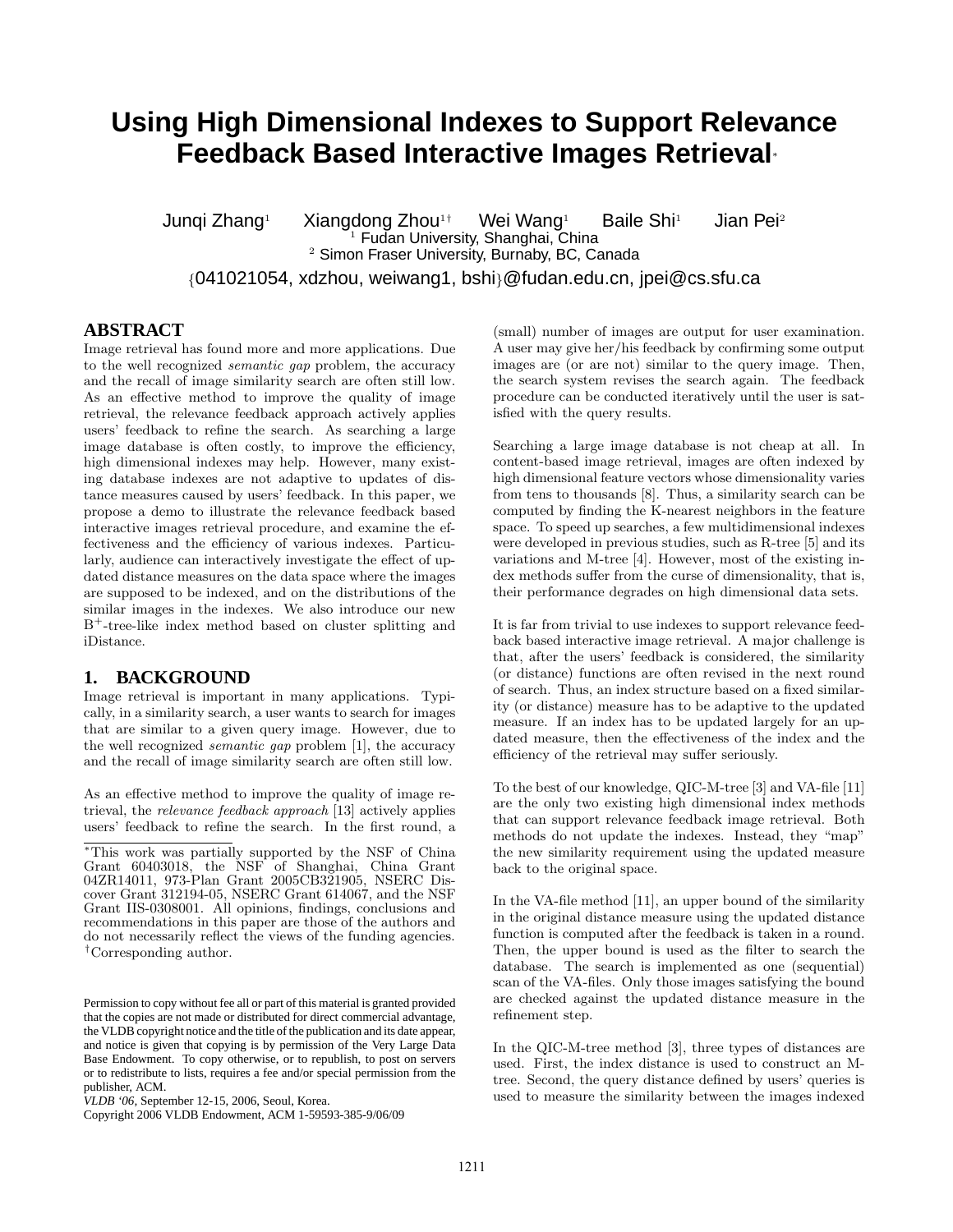and the query images. Last, the comparison distance is used to filter out branches that do not need to be searched. The comparison distance is a lower bound of the query distance. Thus, if an image (or a subset of images in a branch) has an estimated distance larger than the requirement, it can be pruned in the search since its query distance cannot satisfy the requirement. Moreover, a dimension reduction method is developed to compute the comparison distance efficiently.

The VA-file method assumes uniform data distribution. When the data set is not uniformly distributed, the efficiency of the VA-file is degraded. Many real data sets are not uniformly distributed. For instance, in the context of image retrieval, the distribution of image features is examined in [2].

Because of its strategy of splitting, the space efficiency of M-tree is low. For example, in a 32-dimensional real data set, searching using an M-tree is slower than using a sequential scan [7]. In QIC-M-tree, the filtering power of the lower bounding distance-based triangle inequality degrades rapidly. Although QIC-M-tree uses the comparison distance to conduct a "second" round filtering, the effectiveness of the comparison distance is not satisfactory due to the trade-off between the filtering capability and the computation cost [3]. Generally, the more dimensions are reduced, the weaker pruning power the comparison distance has.

Recently, we develop a new efficient method to use high dimensional index structures to support relevance feedback based interactive image retrieval. Based on the encouraging research and development results, in this paper we propose a demo to elaborate our interesting findings. In the rest of the paper, we shall highlight the major technical ideas and the strengths of our new method, and describe our demo plan.

## **2. HIGHLIGHTS OF OUR NEW METHOD**

Indexing high dimensional data is an important and challenging problem that has been studied systematically and extensively. Typically, two types of methods exist [10]. The space-partitioning methods, such as grid-files, K-d B-trees, and quadtrees, index objects by partitioning the space recursively. The data partitioning methods, such as R-trees, X-trees, SR-trees, TV-trees, and hB-trees, partition objects into subsets recursively. One well-recognized challenge of high dimensional indexes is the *curse of dimensionality*: on data sets with a dimensionality of tens or higher, the queryanswering performance of many index structures degrades dramatically, and can be even worse than a linear scan solution.

On data sets in metric spaces, the triangular inequality can help to speed up query answering. For example, in metric index tree structures such as M-trees, Slim-trees, VP-trees and GNAT, data is partitioned into excluding groups recursively. Then, the triangular inequality can be used to prune the unpromising objects in retrieval.

Recently, the iDistance measure is developed and a high dimensional index based on  $B^+$ -trees is proposed [12, 7]. The central idea is to cluster objects and find a reference point for each cluster. Then, the distance between an object



**Figure 1: Cluster splitting.**



**Figure 2: Cluster splitting based B**<sup>+</sup>**-tree index structure**

and the reference point in the cluster to which the object belong can be indexed in a  $B^+$ -tree. The iDistance search algorithm starts with a preset search radius and conducts nearest neighbor searches. It enlarges the search radius if necessary.

iDistance is an elegant method for high dimensional indexing and query answering. However, there are still some problems need to be solved if the method is to be applied for relevance feedback based image retrieval.

First, because the effectiveness of the high dimensional data clustering is still far from ideal, using clustering techniques directly to partition the data set may not lead to a good data filtering result. Second, in the context of relevance feedback based retrieval, we need to develop a good method to integrate users' feedback. Moreover, how to estimate the query radius is another important issue.

Our new approach borrows the idea of iDistance and the corresponding  $B^+$ -tree indexes. Technically, our approach has the following novel features.

First, we use K-means to cluster the data set. In real data sets, data in a cluster may not be uniformly distributed. Thus, it is not effective to search a whole cluster whenever the cluster intersects with the query region. Therefore, for each data cluster, we estimate the density of the data points, and select an appropriate ratio, such as 1:1 for data points in each part to split the cluster into two sub-clusters: the core and the marginal sub-cluster. Suppose m clusters are obtained from the K-means clustering. We have  $2m$  clusters after the splitting. Figure 1 shows the idea for cluster splitting.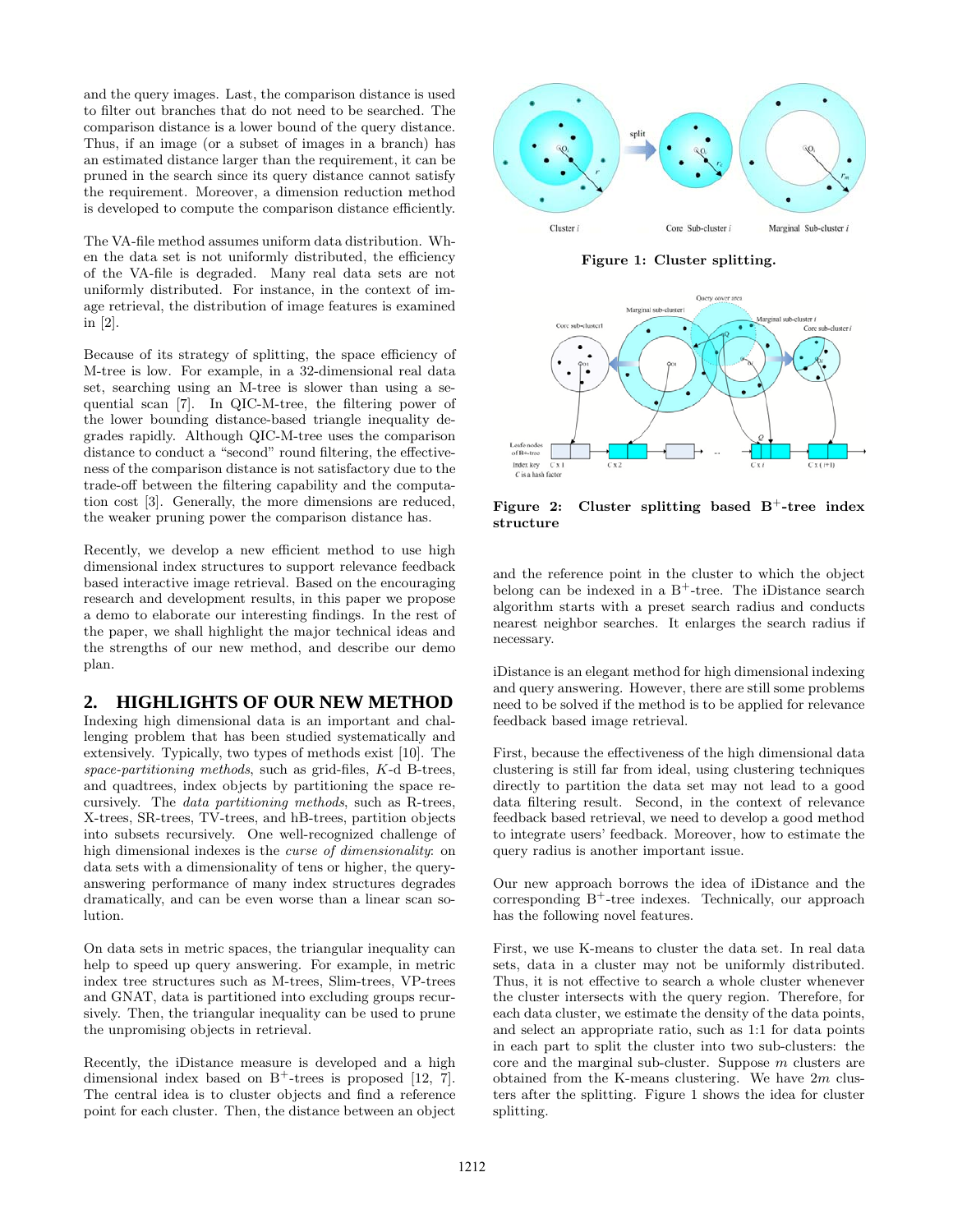

**Figure 3: Demo system interface**

Second, in the index construction, we use principle component analysis (PCA) to find the principle component with the maximum deviation in the data set, and use the best reference point in the component as the index reference. This is similar to the method in [9]. The best reference point in the principle component with the second largest deviation is used as the filtering reference to define the estimated distance. Then, the estimated distance is stored in the index, and does not need to be computed online.

Figure 2 illustrates the index structure. In the figure, cluster 1 is split into two clusters: the core and the marginal subclusters. They are stored on different segments of the leaf nodes according to the distances from the reference point. For the query  $Q$  in the figure, although the query covers an area intersecting with clusters 1 and 2, we do not need to search the core sub-cluster 1, since in fact the core subcluster 1 does not intersect with the query area. Thus, we can save some cost on similarity search.

Third, in interactive relevance feedback processing, the query distance is updated using users' feedback and the index distance is guaranteed to be a lower bound of the query distance. Thus, the index structure does not need to be changed.

Our extensive empirical study shows that our new approach can improve the efficiency of query answering substantially. Two real image data sets are used: data set D1, a collection of 32-dimensional color histogram feature vectors obtained

|                       | 10  | 20  | 30  | 40  | 50  |
|-----------------------|-----|-----|-----|-----|-----|
| M-tree                | 160 | 183 | 199 | 219 | 228 |
| Linear scan           | 50  | 55  | 60  | 68  | 69  |
| Our method w. 2-split | 24  | 26  | 28  | 29  | 29  |
| Our method w. 8-split | 16  | 18  | 20  | 21  | 22  |

**Figure 4: Query answering time without relevance feedback in milliseconds on data set** D1**.**

| Method                           | Search | Feedback |  |
|----------------------------------|--------|----------|--|
| Linear scan                      | 186    | 184      |  |
| $B+$ tree w.o. semantic bounding | 166    | 172      |  |
| Our semantic bounding method     | 166    | 94       |  |

**Figure 5: Query answering time with relevance feedback in milliseconds on data set** D2**.**

from http://kdd.ics.uci.edu/databases/CorelFeatures/Corel Features.data.html. It has 68, 040 images. Data set D2 contains 59,895 color images. For each image, a  $16 \times 3$ dimensional RGB channel histogram and 10-dimensional wavelet coefficients are extracted to makeup the image feature vectors. The data set  $D1$  is commonly used in many previous studies as a benchmark. The drawback of the data set D1 is that the images cannot be displayed, so we use it to examine the effectiveness of indexing, and use data set D2 to perform relevance feedback based interactive image retrieval experiments. Our test system is running on a PC with one P4 2.8GHz CPU and 512MB Memory.